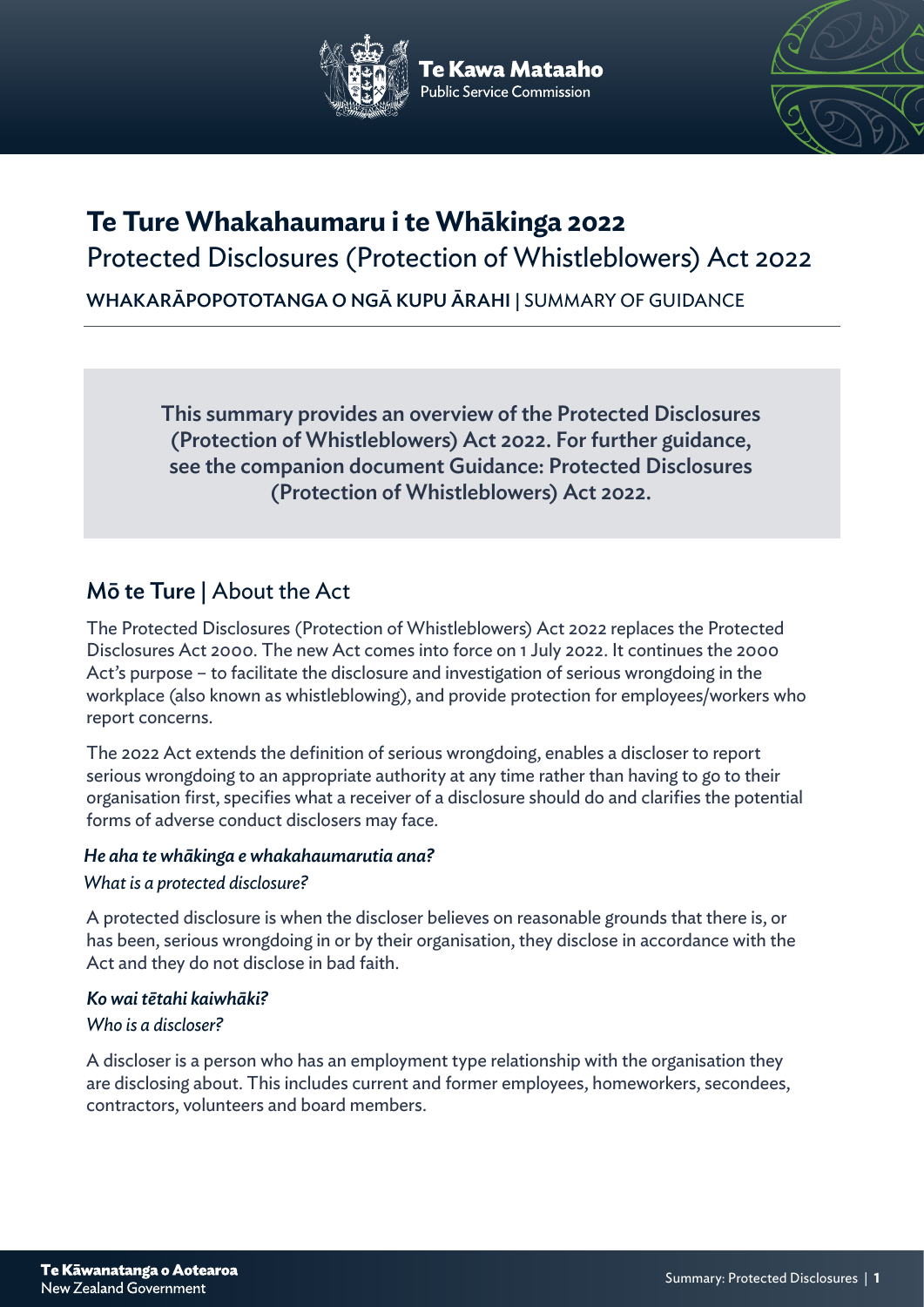### *He aha te takahanga nui?*

#### *What is serious wrongdoing?*

| Serious wrongdoing is an act, omission, or course of conduct                                                                                                                                                                                                   |                                        |                                                                                 |
|----------------------------------------------------------------------------------------------------------------------------------------------------------------------------------------------------------------------------------------------------------------|----------------------------------------|---------------------------------------------------------------------------------|
| <b>Type of serious wrongdoing</b>                                                                                                                                                                                                                              | Does it apply to the<br>public sector? | Does it apply to<br>the private sector?                                         |
| An offence                                                                                                                                                                                                                                                     | Yes                                    | Yes                                                                             |
| A serious risk to public health, or public safety,<br>or the health or safety of any individual, or to the<br>environment                                                                                                                                      | Yes                                    | Yes                                                                             |
| A serious risk to the maintenance of the law<br>including the prevention, investigation and<br>detection of offences or the right to a fair trial                                                                                                              | Yes                                    | Yes                                                                             |
| An unlawful, corrupt or irregular use of public<br>funds or public resources                                                                                                                                                                                   | Yes                                    | Yes, but does not<br>include the use of<br>private sector funds<br>or resources |
| Oppressive, unlawfully discriminatory, or grossly<br>negligent or that is gross mismanagement by a<br>public sector employee or a person performing a<br>function or duty or exercising a power on behalf of<br>a public sector organisation or the Government | Yes                                    | Yes, but does not<br>include the use of<br>private sector powers                |

#### *Ehara te aha i te takahanga nui?*

#### *What is not serious wrongdoing?*

Things like dissatisfaction with the leadership of an organisation or more minor misconduct matters may not amount to serious wrongdoing and thus may not be covered by the Act. The Act does not cover employment issues that are more properly covered by the Employment Relations Act.

#### *Ka pūrongo te kaiwhāki i te takahanga nui ki a wai?*

#### *Who does a discloser report serious wrongdoing to?*

A discloser may make a protected disclosure to their organisation or to an appropriate authority (see below) at any time.

# *He aha te āhua o te whakahaumaru i te tangata e pūrongo ana i te takahanga nui? What protections are there for a person reporting serious wrongdoing?*

A discloser is entitled to protection for a protected disclosure made in accordance with the Act, even if they are mistaken and there is no serious wrongdoing. The protections a discloser is entitled to are confidentiality, not retaliated against or treated less favourably, and immunity from civil, criminal and disciplinary proceedings. These protections extend to people who volunteer supporting information for the disclosure.